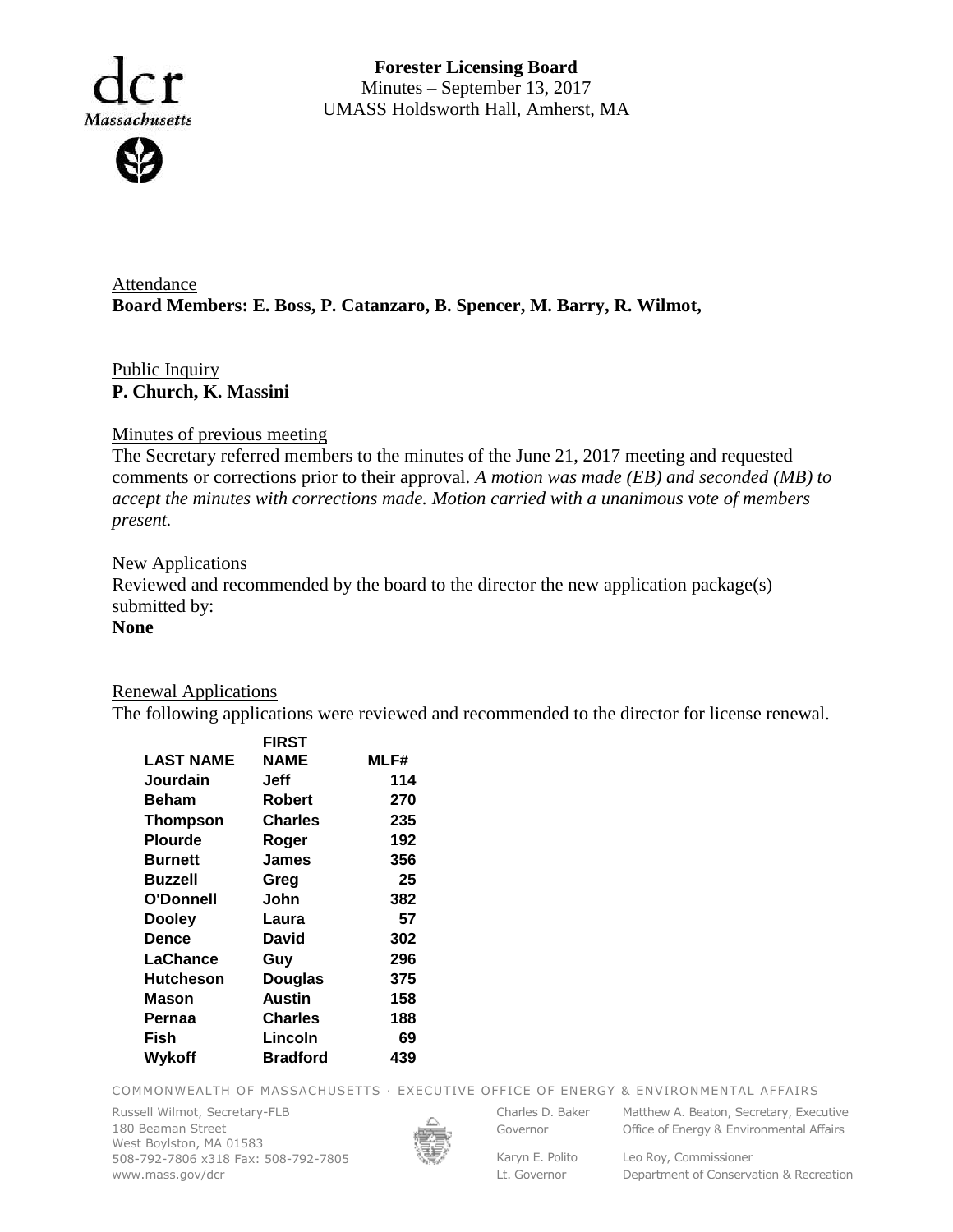| <b>Tucker</b>       | <b>Peter</b>       | 240 |
|---------------------|--------------------|-----|
| <b>Riely</b>        | <b>Christopher</b> | 376 |
| Kontrabecki         | <b>Stacy</b>       | 311 |
| Wilmot              | <b>Russell</b>     | 426 |
| Kittredge           | David              | 127 |
| Kelly               | <b>James</b>       | 122 |
| <b>Downey</b>       | <b>Michael</b>     | 370 |
| <b>Birch</b>        | Craig              | 16  |
| Pryor               | <b>Christopher</b> | 369 |
| <b>Fish</b>         | <b>Jennifer</b>    | 154 |
| <b>Clarke</b>       | John               | 357 |
| <b>Caffrey</b>      | James              | 27  |
| <b>Bajnoci</b>      | <b>Shane</b>       | 8   |
| <b>Scanlon</b>      | John               | 214 |
| Keevan              | <b>Brian</b>       | 119 |
| Gearwar             | <b>Christian</b>   | 368 |
| <b>Hubbard</b>      | <b>Andrew</b>      | 400 |
| <b>Richard</b>      | <b>David</b>       | 203 |
| Gerrish             | W. Scott           | 79  |
| Wigmore             | <b>Robert</b>      | 251 |
| Wigmore             | <b>Mary</b>        | 250 |
| Leclerc             | Roland             | 142 |
| Hill                | William            | 388 |
| Conlin              | <b>Patrick</b>     | 437 |
| Wandeloski          | <b>Harry</b>       | 243 |
| <b>Sheahan</b>      | <b>Brennan</b>     | 419 |
| Perry               | Joseph             | 189 |
| <b>Masterman</b>    | Craig              | 160 |
| <b>Jackson</b>      | <b>Harold</b>      | 105 |
| Parker              | <b>David</b>       | 325 |
| <b>Anderson</b>     | <b>Thomas</b>      | 263 |
| <b>Mueller</b>      | <b>Mark</b>        | 337 |
| Zorzin              | Joseph             | 261 |
| Rand                | <b>Curtis</b>      | 199 |
| Lee                 | Joseph             | 143 |
| <b>Tirrell</b>      | <b>Charles</b>     | 313 |
| Leslie              | <b>Kurt</b>        | 146 |
| <b>Demaranville</b> | <b>Mark</b>        | 293 |
| <b>Moore</b>        | <b>Kimball</b>     | 171 |
| <b>Benjamin</b>     | <b>Philip</b>      | 15  |
| <b>Clement</b>      | John               | 36  |
| Caron               | <b>Charles</b>     | 29  |
| Boss                | <b>Emily</b>       | 410 |
| <b>Mauri</b>        | <b>Michael</b>     | 161 |
| Zielinski           | Peter              | 393 |